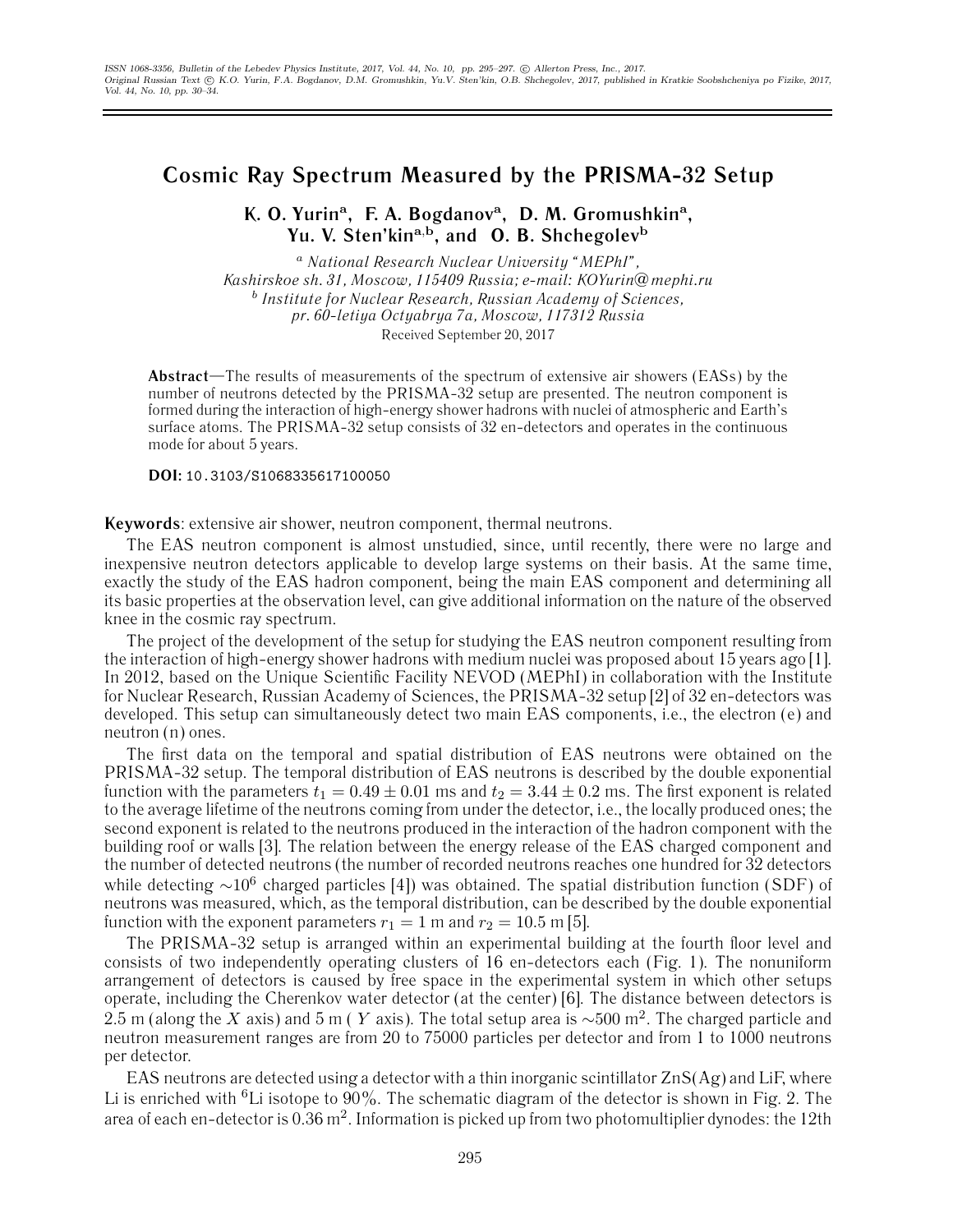

**Fig. 1.** Schematic diagram of the PRISMA setup.



**Fig. 2.** Schematic diagram of the en-detector: (1) scintillator, (2) light-collecting cone, (3) FEU-200 photomultiplier, (4) light-tight box, and (5) housing cover.



**Fig. 3.** Oscillogram of the detected EAS event.

dynode is used to measure the EAS electron–photon and neutron components, and the 7th dynode is used to increase the dynamic range for the charged component. All pulses are integrated in a preamplifier with a time constant of 1  $\mu$ s.

The data storage trigger is the EAS front detection, the coincidence of two and more detectors in the cluster, the signal level in which exceeded 4 mV (20 charged particles). The detector signals are digitized using fast ADCs operating at a frequency of 1 MHz (in the case of EAS measurements, a 20000-point oscillogram is stored). The example of the EAS measurement oscillogram (for one detector) is shown in Fig. 3.

In the first 100  $\mu$ s, the energy release of passed charged particles (the shower front) is determined; from 100  $\mu$ s to 20000  $\mu$ s, delayed neutrons are detected. The neutron is understood as a signal exceeding 8 mV. The signal from charged particles, neutron, natural background, and photomultiplier noise can satisfy the conditions for detecting EAS neutrons, but their number does not exceed one count per 20 events. An on-line program analyzes oscillograms and determines the energy release of passed charged